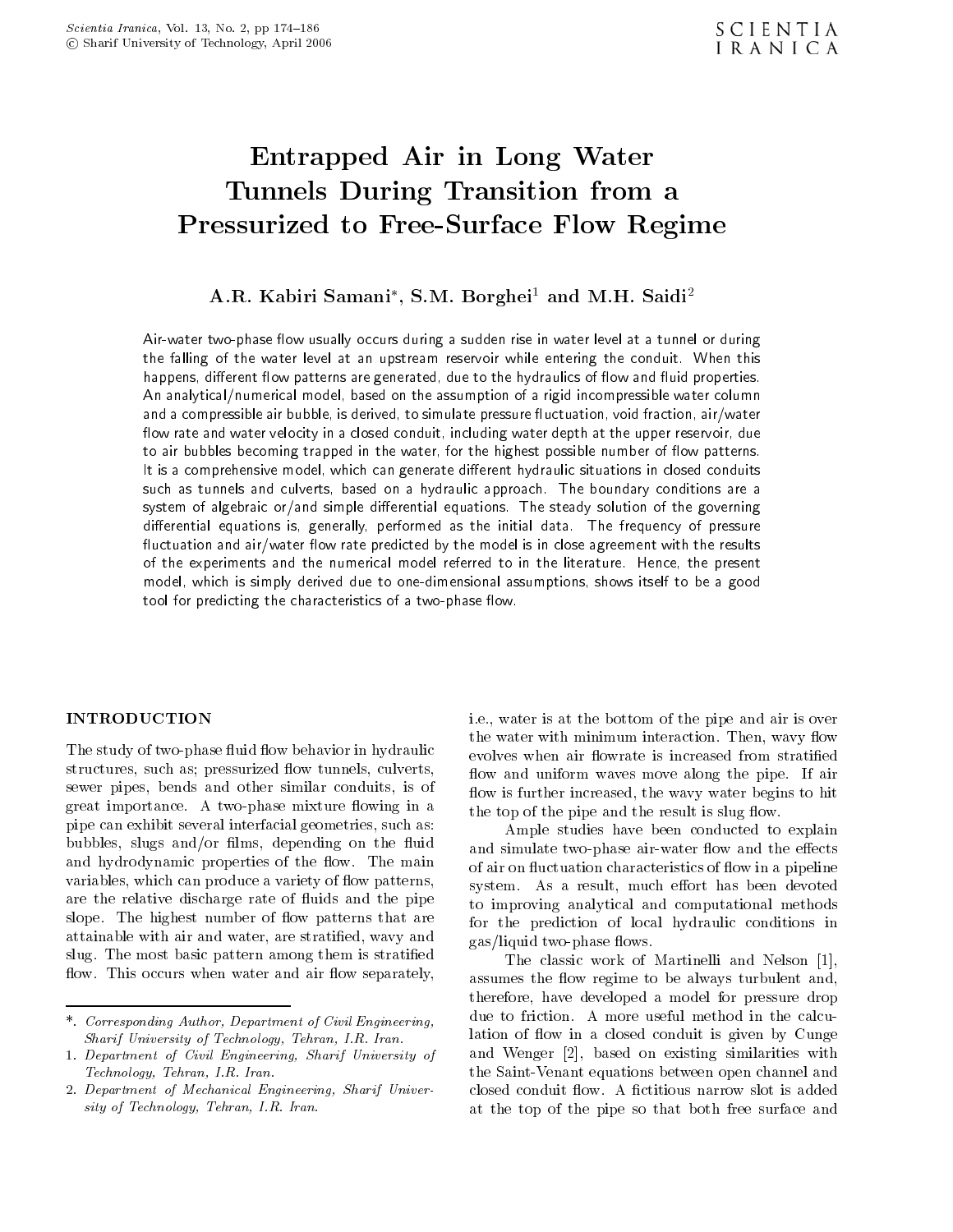pressurized flow can be analyzed by the Saint-Venant equations. The effect of air on fluctuations of flow characteristics in pipeline systems has been of interest to many researchers, such as Holly [3], Albertson and Andrews [4], Martin [5], McCorquodale and Hamam [6] and Li and McCorquodale [7].

Yevejevich [8] pointed out the possibility of trapped air pockets in and the sudden release of an airwater mixture at upstream manholes of storm sewers, during flow transitions. Yen [9] identified the mechanism of transition from free surface to pressurized flow as one type of hydraulic instability in pipelines.

Hamam and McCorquodal [10] proposed a rigid water column approach to model mixed flow pressure transients. The model assumes the water column to be incompressible and the flow uniform but unsteady. An air bubble is trapped inside the water after the occurrence of interfacial instability between air-water flow. Lin and Hanratty [11] studied the criterion for the initiation of slugs with <sup>a</sup> linear stability theory. The general equations for a two-phase flow have been derived assuming different models, such as homogeneous and separate air-water mixtures. Lockhart and Martinelli [12] have found <sup>a</sup> correlation between effective parameters for each phase. Their approach is based on the assumption of conventional friction pressure drop equations, which can be applied to each phase of the flow path.

Zhou et al. [13] have investigated flow transients in a rapid filling horizontal pipe containing trapped air in sewer pipes and Woods et al. [14] studied the mechanism of slug formation in downwardly inclined pipes. Soleimani and Hanratty [15] studied the critical liquid flows for the transition from the pseudo-slug and stratified patterns to slug flow. They considered the stability of a stratified flow with a VLW (Viscous Long Wavelength) theory and the stability of a slug, to have an explanation for the observed critical liquid height at the transition to slugging for air and water flowing in a horizontal pipe. Zhang et al. [16] have developed <sup>a</sup> unied mechanistic model for slug liquid holdup and the transition between slug and dispersed bubble flows.

Issa and Kempf  $[17]$  simulated the slug flow in horizontal and nearly horizontal pipes with a two-fluid model. They concluded that when the two-fluid model is invoked, within the confines of the conditions under which it is mathematically well-posed, it is capable of capturing the growth of instabilities in a stratified flow leading to the generation of slugs.

It has been demonstrated by many investigators, both by experimental and numerical methods, that trapped and released air during rapid filling or surcharging can cause a tremendous pressure surge in the system and, eventually, may cause failure in systems. All the above literature indicates that hydraulic instability may occur during the transition from freesurface to pressurized flow in a pipe. Although there are extensive previous works on the instability of water waves inside a closed conduit, there are no exact guidelines or criteria for predicting the effects of the flow. Several studies have been implemented to identify the characteristics of a two-phase liquid-gas flow, especially in fields such as the petroleum industry, but, there is little study on the mechanism and influence of air entrainment into scaled-up water pipelines, such as water tunnels and culverts. Even reviewing reference books and reports, such as USBR manuals [18], for the relation of the headwater  $(h_1)$  and discharge of the conduit, shows that there is <sup>a</sup> gap of knowledge for a certain range of  $h_1$ , i.e.; between the upper and lower boundaries of free-surface and pressurized flow conditions. In this range, the sudden change of boundary condition can induce release of an airwater mixture inside the conduit. Since air entrainment causes severe pressure fluctuations, which may damage the pipeline and cause other related problems, such as bursting air bubbles and erosion, detailed study is definitely required. The most interesting property of this kind of flow, which differs from transient flow, such as a water hammer, is that air has a periodic effect on the flow. On the other hand, pressure fluctuations, in a period of time related to the hydraulic properties of the flow, are continuously repeated for constant reservoir headwater.

Issa and Kempf [17] showed that when the compressibility of a gas is included in the calculations, slugs generate more readily and at the right frequency. Thus, more realistic solutions could be reached.

Lack of solid and comprehensive design methods for predicting and calculating the properties of two-phase flow has left engineers without essential information for proper design of two-phase systems, specially in hydraulic structures, such as; pipelines, tunnels and culverts. There is no doubt that much more investigation is needed to increase knowledge Hence, in this study, a new analytical/numerical model has been developed to investigate the effects of both rapid rising and dropping of the water level at a reservoir on the flow through a horizontal or inclined pipe, while the flow is changing from a free surface to pressurized regime and vice-versa. This paper attempts to describe the air bubble and water behavior, applying initial hydraulic properties and one-dimensional flow assumptions. The flow is divided in water columns, which correspond to evolving control volumes. Applying the momentum and continuity equations for each control volume and interface leads to a system of differential equations for each stage of the flow formation. This system of equations can be solved using the Finite Difference (FD) method. In order to assess the results from the analytical model, void fraction, air to water flow rates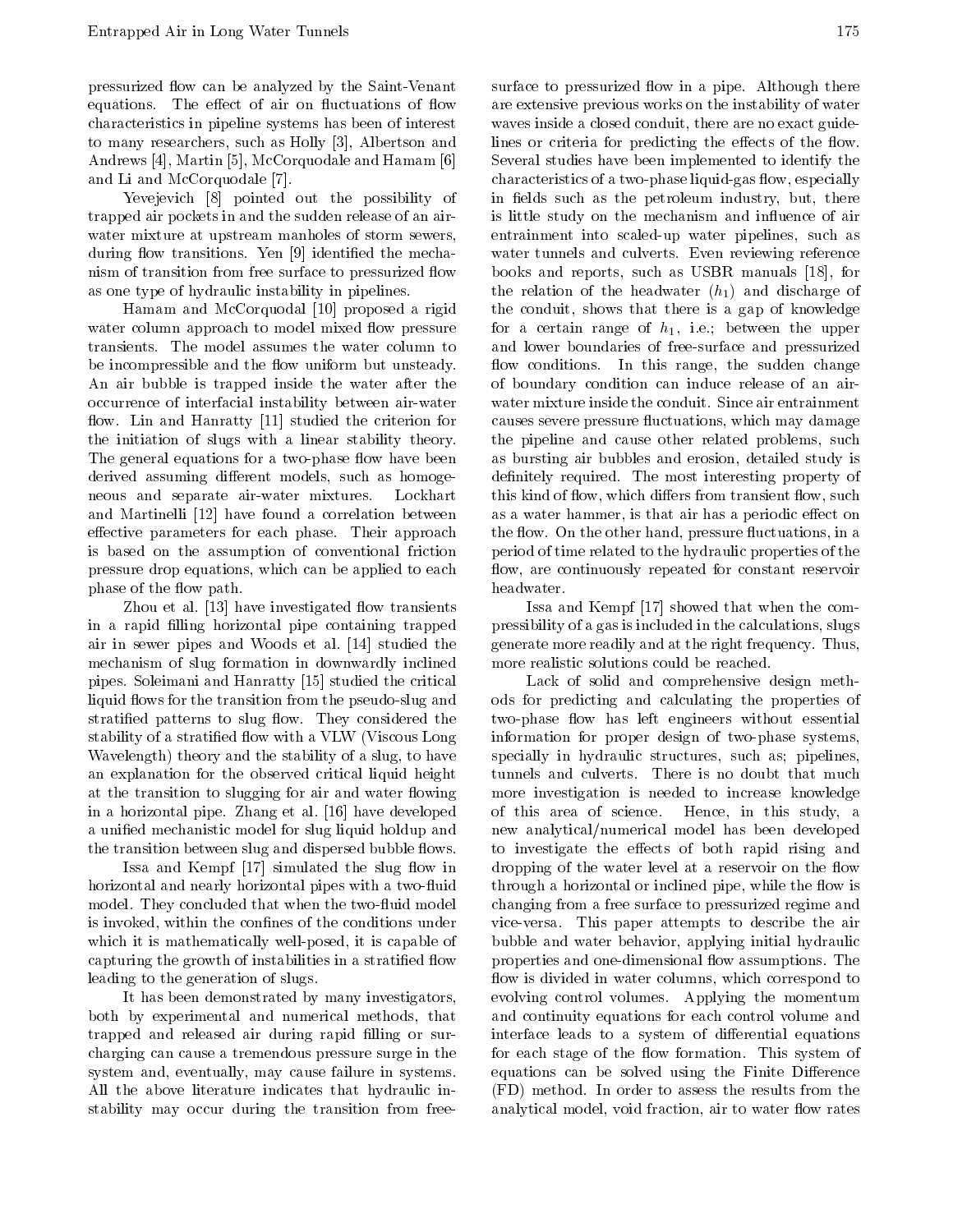# METHODOLOGY

The transition from pressurized to free-surface flow, which occasionally occurs in water tunnels and culverts, is classied into six stages, as shown in Figure 1. Rigid body theory and deformable control volume were used to obtain the equations of motion for the six stages. For stage 'a', the convectional pressurized flow equation is used. Stage 'd' includes the initiation of instability inside the fluid. It refers to the tendency of the flow to return to its original state after being perturbed, due to the hydraulic properties of flow and fluids. For stage 'f', the flow pattern is stratified, which can be solved using a separate flow model applied to each phase, including the effect of interfacial shear stress.

Apart from stages 'a' and 'f', which are steady and can be solved using the one-phase flow theory, and stage 'd', which is the threshold of instability of water waves, the continuity and momentum equations are developed for stages `b', `c' and `e'. The total differential equations for each stage can be derived and solved, using the FD method. The traveling surge and the stationary air bubble are analyzed continuously during the time, in order to compute pressure fluctuations, velocity and void fraction. In the following, the theory of each stage is developed. The assumptions for the air and water phases are: Application of constant viscosity, no surface tension, <sup>a</sup> compressible air bubble and an incompressible water column. The reason being that the variety of temperature, which affects the viscosity, is small. The advantage of this approach is that the initiation of air release and the formation of each flow pattern are allowed to occur naturally from any given initial condition. The initial conditions are as part of the calculation for the previous stage and slug flow, automatically, as a product of computation, is developed. Hence, there is no need for phenomenological models.

#### Pressurized Flow Regime

At this stage, the flow is completely pressurized and usually occurs when  $h_1/D \ge 1.5$  (USBR, [18]). Where,  $h_1$  is the upstream reservoir water head and D is the



Figure 1. Stages of 
ow transition from pressurized to free-surface 
ow.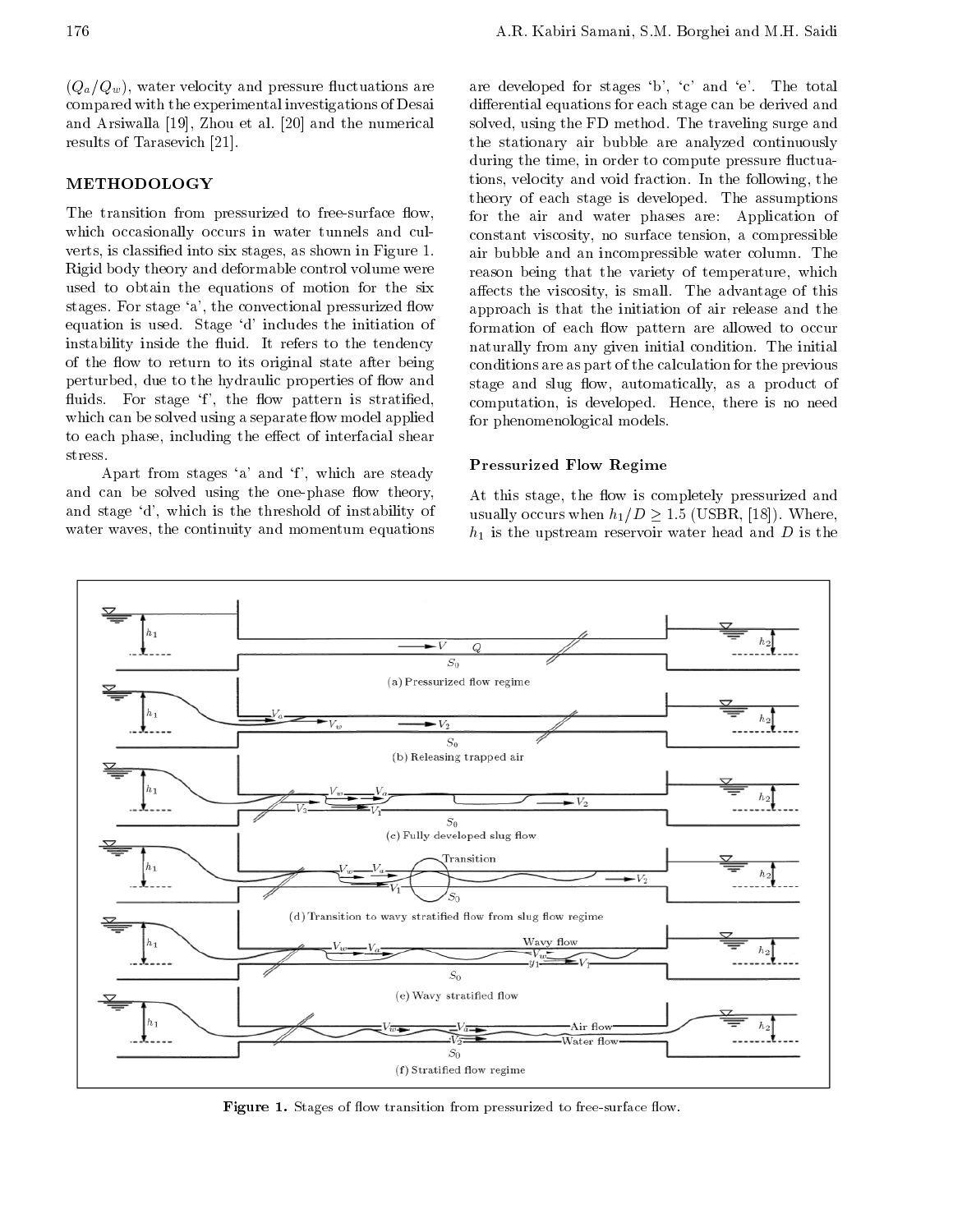conduit diameter or height (for a non-circular conduit). The governing equation for the flow is Darcy-Weisbach, Manning or similar relations.

## Releasing Air Bubble

The sudden filling of a partially full conduit or the dropping of an upstream reservoir water level, could result in the release of air from the water. When the trapped air bubble reaches the upstream end of the conduit, <sup>a</sup> sudden release of air may cause severe pressure fluctuations. In order for the trapped air to escape into the atmosphere, the pressure inside the bubble has to exceed a certain threshold. After partial release of air, the pressure inside the bubble drops below the threshold value and the remaining air undergoes compression and expansion. The next release of the air-water mixture occurs when the pressure inside the air bubble drops below the threshold value again. The threshold pressure for air release is related to  $h_1$ , (Figure 2) and is equal to:

$$
P_t = K_p(h_1 - \frac{D}{2})\gamma_w,\tag{1}
$$

where  $P_t$  is the threshold pressure for air release,  $K_p$  is the dimensionless threshold pressure coefficient (equal to 1 [22]) and  $\gamma_w$  is the specific weight of water. The rate of change of air mass of the bubble would be:

$$
v_a \frac{d\rho_a}{dt} + \rho_a \frac{dv_a}{dt} = \rho_a Q_a, \qquad (2)
$$

where  $v_a$ ,  $\rho_a$  and  $Q_a$  are volume, density and the discharge of air, respectively. As mentioned, the air bubble is assumed to be compressible, so the relationship between air density and pressure inside the bubble would be:

$$
\rho_a = \left(\frac{P_a + P_{\text{atm}}}{C}\right)^{1/\gamma},\tag{3}
$$



Figure 2. Model and control volume of releasing the rst air bubble into water.

where  $P_a$  is the air bubble pressure,  $P_{\text{atm}}$  is the atmospheric pressure and <sup>C</sup> is constant, which can be determined by substituting the initial amounts of bubble pressure and density (in this study  $C = 1.0 \times$  $10<sup>3</sup>$ ) and  $\gamma = 1.2$  [7]. Differentiating Equation 5, with respect to time, gives:

$$
\frac{d\rho_a}{dt} = \frac{1}{\gamma C} \left(\frac{P_a + P_{\text{atm}}}{C}\right)^{1 - 1/\gamma} \frac{dP_a}{dt}.\tag{4}
$$

Applying the continuity equation to the deformable control volume of water column 1 (Figure 2), gives the rate of change of air bubble volume as:

$$
\frac{dv_a}{dt} = V_2 A + A \frac{d(h_1 - \frac{D}{2})}{dt} \quad V_w(A \quad A_c), \tag{5}
$$

where  $V_2$ , A,  $h_1$ ,  $V_w$  and  $A_c$  are velocity of water column 1, cross sectional area of conduit, pressure head at upstream, velocity of the moving critical wave and cross sectional area of water column 1, respectively. Also, the rate of air release  $(Q_a)$  can be simulated by the orifice equation:

$$
Q_a = C_{da}(A \quad A_c) \sqrt{\frac{2P_a}{\rho_a}}, \tag{6}
$$

where  $C_{da}$  is the air release coefficient and is equal to 0.65 [20]. Combining Equations 2, 4, 5 and 6, the rate of change of pressure inside the bubble becomes:

$$
\frac{dP_a}{dt} = \frac{\gamma C}{v_a} \left(\frac{P_a + P_{\text{atm}}}{C}\right)^{1 - 1/\gamma} \left(\rho_a \left[V_2 A + A \frac{dh_1}{dt}\right]\right)
$$

$$
V_w(A - A_c)\right] \rho_a Q_a \quad (7)
$$

On the other hand, the acceleration of water column <sup>1</sup> (Figure 2) can be derived by applying the continuity and momentum equations to the deformable control volume as:

$$
\frac{dV_1}{dt} = gS_0 \quad \frac{f_1V_1|V_1|}{8R_1} + \frac{V_1}{A_cL_b} \left( A \frac{dh_1}{dt} + V_2A \right)
$$

$$
V_w(A \quad A_c) + \frac{V_2|V_2|}{L_c} \quad \frac{V_2|V_2 - V_w|}{L_c}
$$

$$
\left[ \frac{P_a(A \quad A_c) + (P_a \quad \frac{P_t}{z})A_c}{\rho_wL_b(A \quad A_c)} \right],
$$
(8)

where  $f_1$  is the steady state friction factor (Darcy-Weisbach coefficient) for water column 1,  $V_1$  is the velocity of water column 1,  $g$  is the acceleration due to gravity,  $L_b$  is the length of air bubble and  $\rho_w$  is the density of water. The acceleration of water column <sup>2</sup> can be obtained in a similar form, which will be derived for the next stage. Using the initial conditions, taken at the previous stage, such as discharge and headwater, for the beginning of the air bubble spell, the air release pressure can be calculated by solving Equations 1, 5, 7 and 8, simultaneously.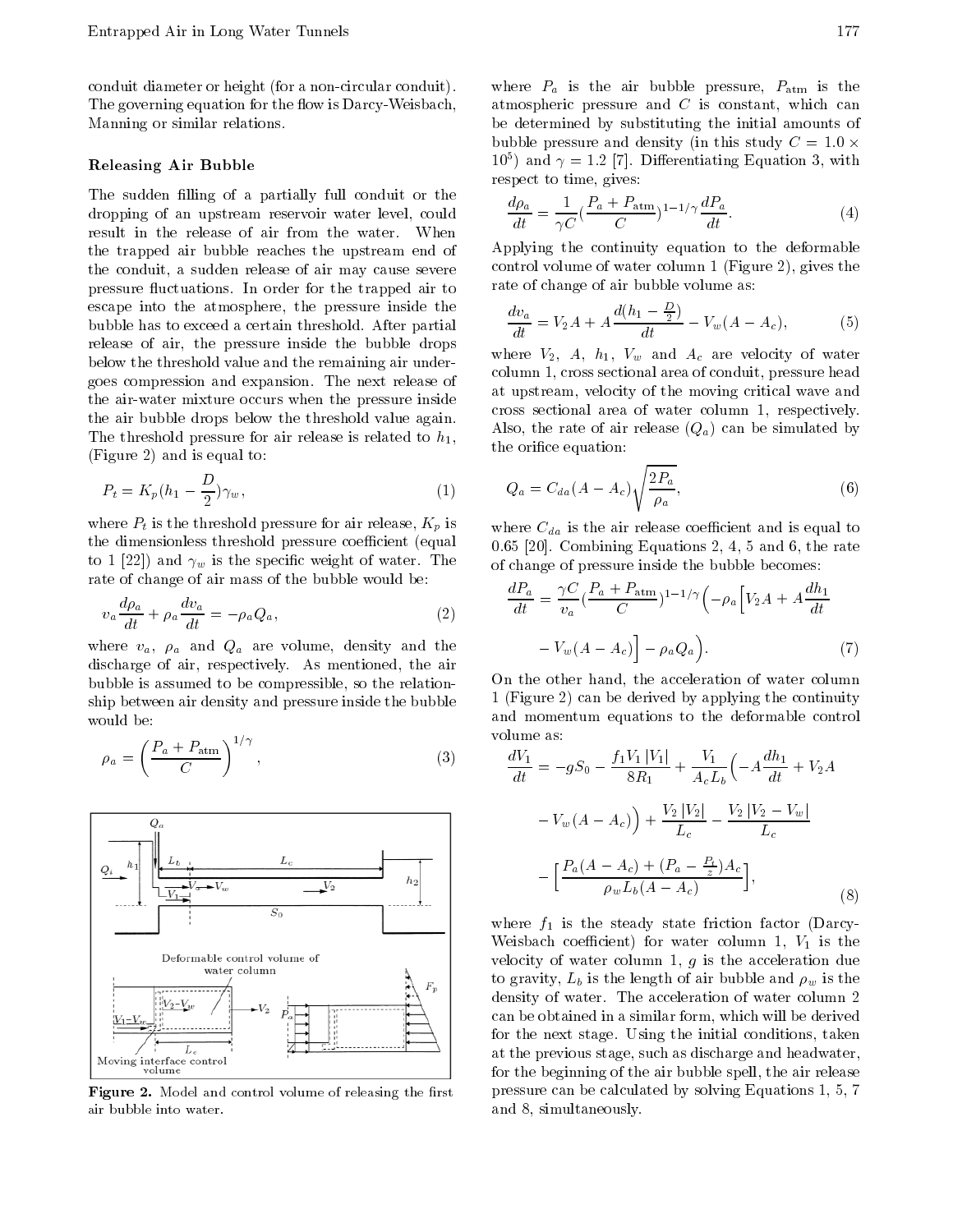

**Figure 3.** Characteristic of control volume of fully developed slug how.

#### Fully Developed Slug Flow

Slug flow is the most complicated pattern in a twophase flow and includes extreme conditions. Me-Corquodale and Hamam [6] simulated the transition from free-surface to pressurized flow by assuming a hypothetical, stationary air pocket inside the pipe. Using their assumption on the fully developed slug flow model, the flow is then divided into three rigid water columns with uniform velocities (Figure 3). Each water column is assumed to be enclosed by a fixed control volume. Continuity and momentum equations are then derived for each water column, the interface between columns and the headwater (at the upper reservoir).

It is assumed that the length of water column 1 is constant, so, the fixed control volume approach can be used to derive the continuity and momentum equations. Since water columns 2 and 3 change in size as the air bubble moves downstream, the fixed control volume concept cannot be used. Instead, a deformable control volume should be used to describe them. The general momentum equation for <sup>a</sup> deformable control volume can be written as:

$$
\sum F_e = \frac{\partial}{\partial t} \int_{c.v.} \rho_w V dv_0 + \int_{c.s.} \rho_w V V_n dA. \tag{9}
$$

For the acceleration of water column 3, it is assumed  $dM_3/dt =$ that the air pocket travels downstream at <sup>a</sup> constant

velocity,  $V_b$ , and the control volume of the column is deforming continuously. The summation of external forces on the rigid water column 3 (Figure 3) is:

$$
\sum F_e = \tau_3 \pi D L_3 + A L_3 \gamma_w S_0 + A \gamma_w \left[ h_1 - \frac{V_3^2}{2g} \right]
$$

$$
K_3 \frac{V_3 |V_3|}{2g} \bigg] \rho_w g H A, \qquad (10)
$$

where  $\tau_3$  is conduit wall shear stress  $(\tau_3 = \rho V |V|/2)$ ,  $L_3$  is the length of water column 3,  $H$  is the pressure head at the downstream end of water column 3 and  $K_3$ is the loss coefficient of the conduit for water column 3 and isequal to 0.5 for the entrance and <sup>0</sup> otherwise. The right hand side of Equation 9, for water column 3,

$$
\frac{\partial}{\partial t} \int_{c.v.} \rho_w V_3 dV_0 + \int_{c.s.} \rho_w V_3 V_n dA = V_3 \frac{dM_3}{dt}
$$

$$
+ M_3 \frac{dV_3}{dt} \quad \rho_w V_3 |V_3| A + \rho_w V_3 |V_3| V_w |A. \quad (11)
$$

The rate of change of the mass of Column <sup>3</sup> is  $\rho_w V_w A$  and the mass of it is  $M_3$  =  $\rho_w L_3 A$ . Since Equations 10 and 11 are equal, then,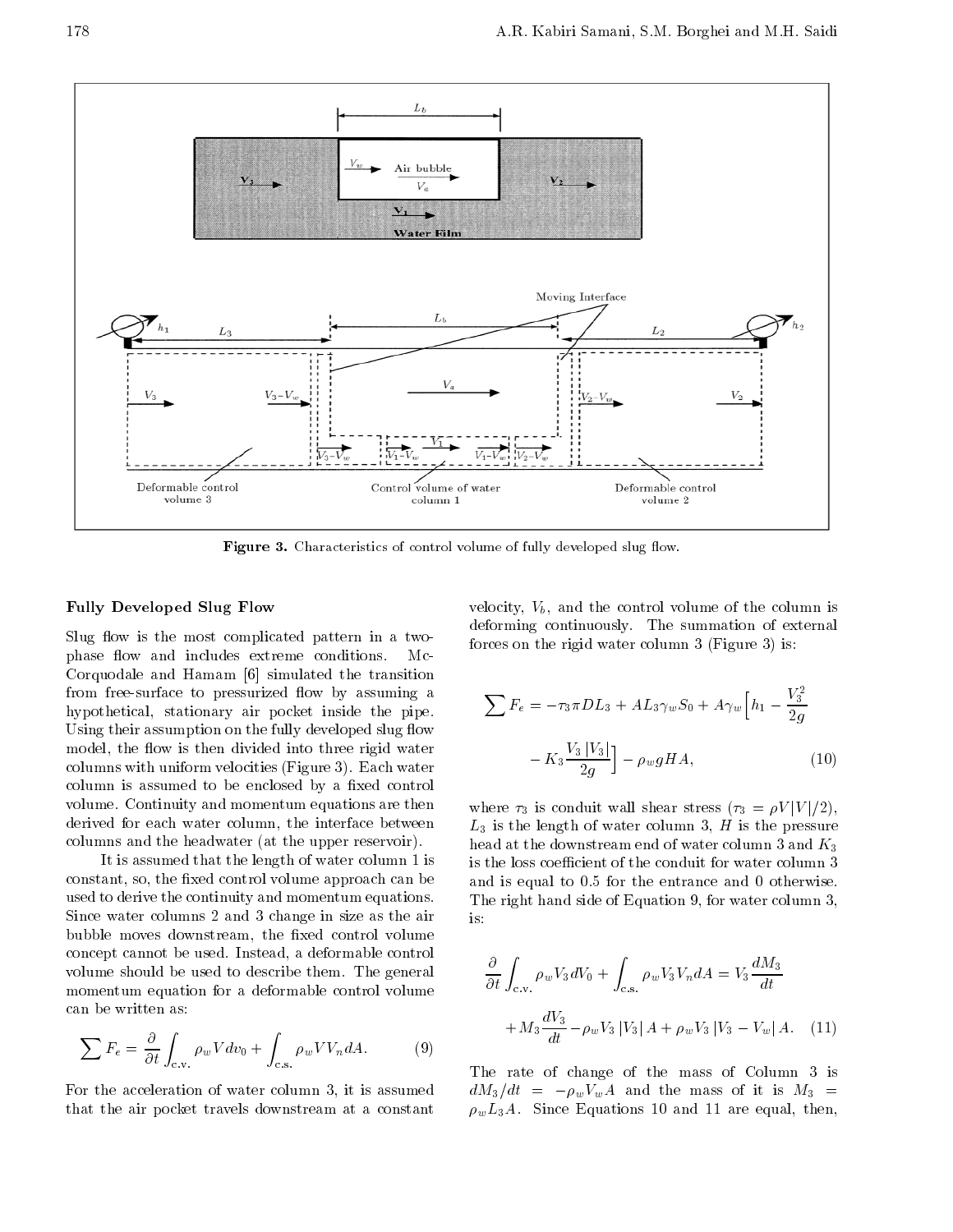the acceleration of water column 3 would be:

$$
\frac{dV_3}{dt} = \frac{g}{L_3} \left[ h_1 - \frac{V_3^2}{2g} - K_3 \frac{V_3 |V_3|}{2g} \right] - \frac{P_a + \frac{\gamma_w y_1 A_c}{2A}}{\rho_W L_3} + gS_0 \qquad \text{a}
$$
\n
$$
f_3 \frac{V_3 |V_3|}{8R_3} - \frac{V_3 |V_w|}{L_3} - \frac{V_3 |V_3|}{L_3} + \frac{V_3 |V_3 - V_w|}{L_3} \qquad \text{or}
$$
\n
$$
\frac{(V_3 - V_w)(V_1 - V_3)}{L_3}, \qquad (12)
$$

where  $f_3$  is the steady state friction factor (Darcy-Weisbach coefficient) for water column 3,  $V_3$  is the velocity of water column 3 and  $y_1$  is the depth of water column 1. In the derivation of acceleration of water column 1, the velocity of the moving bubble is superimposed on the fixed length control volume (Figure 3). Applying the momentum equation to the fixed control volume gives:

$$
\gamma_w L_b A_1 S_0 \quad \tau_1(\frac{A_1}{R_1}) L_b = M_1 \frac{dV_1}{dt} + V_1 \frac{dM_1}{dt}.
$$
 (13)

As  $\rho_a$  is of the 1/1000 order of the  $\rho_w$ , so, the air pressure forces, due to friction, can be omitted. Applying equations  $(dM_1/dt = \rho_w A(V_3 - V_2))$  and  $(M_1 = \rho_w A_c L_b)$  for the rate of change of mass and the mass of water column 1, respectively, and substituting these into Equation 13, the acceleration of water column 1 is obtained as follows:

$$
\frac{dV_1}{dt} = gS_0 \t f_1 \frac{V_1 |V_1|}{8R_1} \frac{V_1 A (V_3 V_2)}{A_c L_b}.
$$
 (14)

Acceleration of water column 2 is derived in a similar procedure to that of water column 3. The summation of all external forces at water column 2 (Figure 3) gives:

$$
\frac{dV_2}{dt} = \frac{g}{L_2} \left[ h_2 - \frac{V_2^2}{2g} - K_2 \frac{V_2 |V_2|}{2g} \right] + \frac{P_a + \frac{\gamma_w y_1 A_c}{2A}}{\rho_W L_2} \qquad \frac{\mathbf{T}}{\mathbf{F}}
$$

$$
+ gS_0 - f_2 \frac{V_2 |V_2|}{8R_2} + \frac{V_2 V_w}{L_2} + \frac{V_2 |V_w|}{L_2} - \frac{V_2 |V_2|}{L_2} \qquad \text{if } \frac{\mathbf{f}}{\mathbf{g}} \right]
$$

$$
+ \frac{V_2 |V_2 - V_w|}{L_2} - \frac{(V_2 - V_w)(V_2 - V_1)}{L_2}, \qquad (15) \qquad \text{a}
$$

where  $f_2$  is the friction factor for water column 2  $L_2$ is the length of water column 2 and  $K_2$  is the loss coefficient of the conduit for water column 2, which is equal to 1.0 for the pipe exit and 0 otherwise. The rate of change of the water level, at the upstream and downstream reservoirs of the conduit, are:

$$
\frac{dh_1}{dt} = \frac{Q_i V_3 A}{A_{r1}},
$$
\n<sup>a</sup>

$$
\frac{dh_2}{dt} = \frac{V_2 A}{A_{r2}} \frac{Q_o}{t},
$$
\n(17)

where  $A_{r1}$  and  $A_{r2}$  are the areas of the upper and lower reservoirs,  $Q_i$  is the inflow rate to the upper reservoir and  $Q<sub>o</sub>$  is the outflow rate from the lower reservoir (If the length of the tunnel is large or water is discharged into the atmosphere, then,  $dh_2/dt$  becomes zero).

Applying the continuity equation to the fixed control volume of the air bubble (Figure 3) gives the rate of change of air bubble volume as:

$$
\frac{dv_a}{dt} = (V_2 \quad V_3)A \quad Q_a,\tag{18}
$$

where  $Q_a$  is the air flow rate and is zero, provided no air release mechanism, such as slot, exists along the conduit. Using the ideal gas equation of state with the assumption of a pseudoadiabatic compression and expansion process, the air pressure of the bubble,  $P_a$ , is:

$$
P_a = P_0(\frac{v_0}{v_a})^\gamma \quad P_{\text{atm}},\tag{19}
$$

where  $P_0$  is the initial absolute air pressure,  $v_0$  is the initial volume of the air bubble and  $\gamma$  is equal to 1.2 for pseudoadiabatic processes. The pressure transients associated with the traveling compressible bubble can be simulated by solving, simultaneously, Equations 12 and <sup>14</sup> to 19, using the FD approach. The initial conditions for the simulation are:

$$
P_0 = P_a + P_{\text{atm}},\tag{20}
$$

$$
v_a = L_b(A_2 \quad A_c), \tag{21}
$$

 $h_1$  and  $h_2$  are taken from the previous stage and  $V_3$  is equal to  $V_2$ , also taken from the previous stage.

#### Transition from Slug to Wavy Stratied Flow

Flow stability is a property of the dynamics of fluid flow. It refers to the tendency of the flow to return to its original state after being perturbed. The dispersion equation, which gives the magnitude of a perturbation as a function of space  $(x)$  and time  $(t)$ , is satisfied by an exponential solution [17],

$$
\Psi = \Psi_0 e^{i(kx - \omega t)},\tag{22}
$$

 $\psi$  stands either for the pressure (p), the density ( $\rho$ ), the velocity (*u*) or the void fraction ( $\alpha$ ).  $\psi_0$  is the amplitude of the original perturbation,  $k$  is the complex wave number and  $\omega$  is the complex frequency.

When the traveling surge pushes air downstream and creates water waves, this may form interface instability, which is usually called Kelvin-Helmholtz instability. When the waves depart from the crown of the conduit, the flow is at the beginning of a change from <sup>a</sup> pressurized to free-surface regime and, when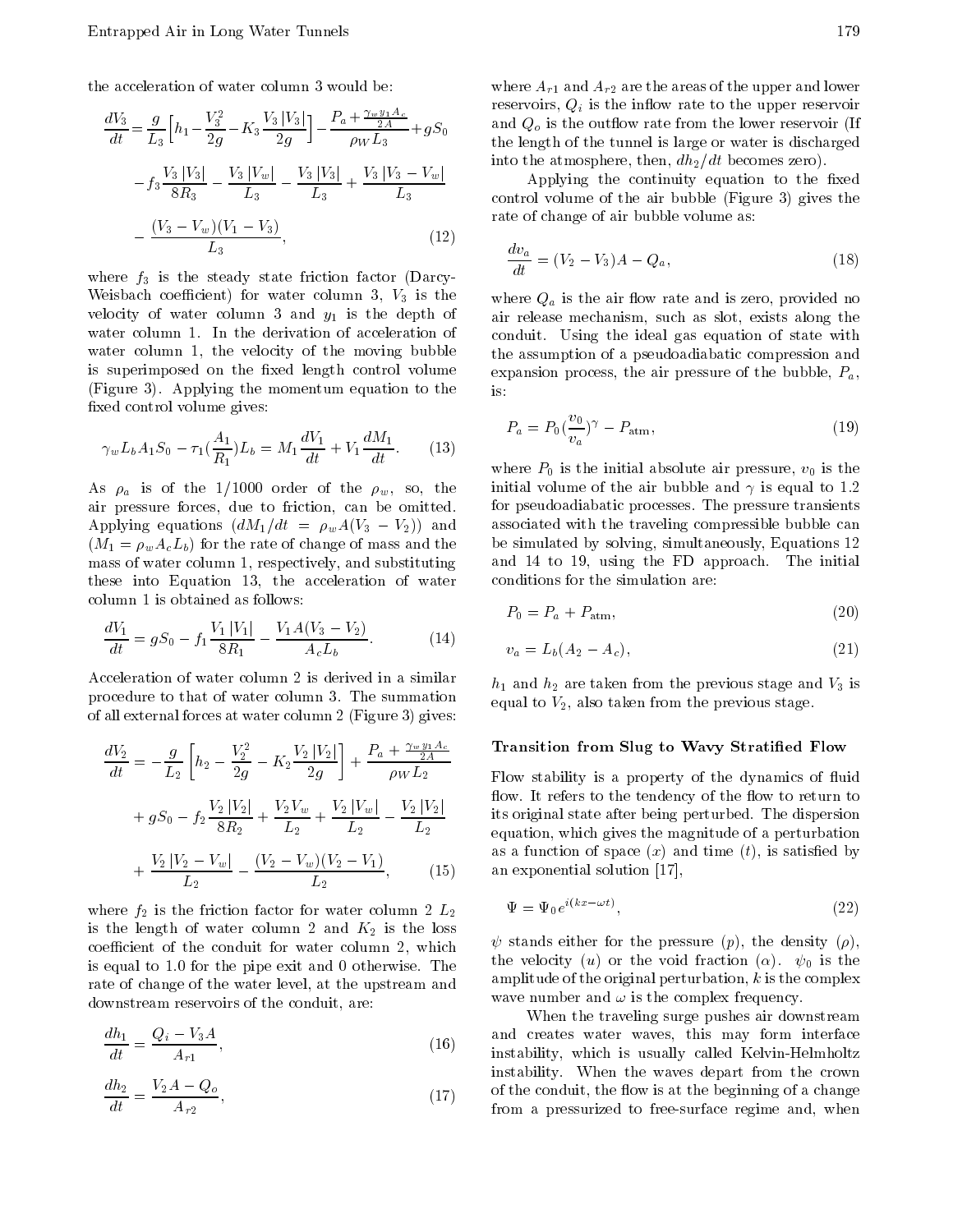the waves hit the top of the conduit, the flow becomes unstable and evolves into slugging. Based on the small amplitude waves between water and air, Milne-Thomson [23] proposed an equation for the instability condition as:

$$
|V_a - V_w| \ge \sqrt{\frac{\rho_w}{\rho_a} \tanh\left(\frac{2\pi H_a}{L}\right) + \tanh\left(\frac{2\pi H_w}{L}\right)}
$$
Tho
$$
\sqrt{\left(1 - \frac{\rho_a}{\rho_w}\right)} \sqrt{\frac{gL}{2\pi}},
$$
Eq1\nEqu

where  $H_a$  and  $H_w$  are hydraulic depth of air and water flow, respectively. Barnea and Taitel [24] used a linear analysis to study the onset of instability for both inviscid and viscous flow, using the "two-fluid model". The criterion they found is:

$$
|V_a - V_w| < K \sqrt{\frac{\rho_w - \rho_a}{\rho_a \rho_w} (\rho_a \alpha_w + \rho_w \alpha_a) g \cos \beta \frac{A}{\frac{dA_w}{dh}}}, \tag{24}
$$

where  $\alpha_a$  and  $\alpha_w$  are gas and liquid fractions, respectively,  $K = 1$  for inviscid flow and A and  $A_w$  are the pipe and water cross sectional area, respectively.

McCorquodal and Hamam [6], developed the following overall instability criterion for the transition from pressurized to free-surface flow:

$$
F_i = \frac{|V_a - V_w|}{\sqrt{gH_w}} \ge F_c,
$$
\n(25)  $\frac{\text{T}}{\text{fc}}$ 

where  $F_i$  is the interfacial Froude number and  $F_c$  is the critical Froude number for the transition from pressurized to free-surface flow. The condition, as stated in Equation 25, is checked during the computation of stage `c', in order to determine the occurance of interfacial instability and the progress to stage `e'.

#### Wavy Stratied Flow

Applying the momentum equation to water column <sup>2</sup> (Figure 1e), the rate of change of velocity would be:

$$
\frac{dV_2}{dt} = \frac{gZ}{L} \frac{V_w V_2}{L} \left[ \left( K_e + \frac{fL}{4R_2} \right) - 1 \right] \frac{V_2^2}{2L} \qquad \text{if } \\ \frac{gh_2}{L} + gS_0, \qquad (26) \qquad \text{or} \qquad (27)
$$

where  $K_e = 1.0$  is the exit loss coefficient, f is the steady state friction factor and  $Z$  is the pressure head on the interfacial instability generation. The velocities superimposed on the control volume of the flow transition yields to:

$$
V_w(A \t A_c) = A_c V_2 \t A V_2. \t (27) \t \frac{P}{f_1}
$$

The conservation of linear momentum on the control volume gives:

$$
Z = \frac{A_c y_1}{A} + D + \frac{A_c (V_1 - V_2)^2}{g(A - A_c)} - \frac{P}{\gamma_w}.
$$
 (28)

The corresponding air velocity,  $V_a$ , is:

$$
V_a = \frac{Q_a}{A_A_c}.\tag{29}
$$

 $\mathcal{U}$  and can be solved by solved by solved by solved by solved by solved by solved by solved by solved by solved by solved by solved by solved by solved by solved by solved by solved by solved by solved by solved by s Equations <sup>26</sup> to <sup>29</sup> are used to simulate the pressure the FD approach. As for initial conditions; given  $h_2$ ,  $V_1$ is determined from the Manning's equation of uniform flow and  $V_2$  is determined from Equations 27 and 28.

# Gravity Stratied Flow

 $(z_4)$  equations can be applied to determine water and air This is when the flow is almost uniform and the fluid interface is close to a straight line, thus, uniform flow flow rates and velocities, applying the interfacial shear stress in momentum equations. Of course, the "twofluid model" [25] can also be used for modeling a stratified smooth flow, based on the separated flow

# RESULTS

This section presents the results of the calculations for the highest possible number of flow patterns using the analytical/numerical model obtained earlier. The aim of the computations is to verify that the model is capable of predicting the initiation, growth and development of slugs in an automatic manner, starting from a steady-state flow (pressurized or free-surface flow) as an initial condition.

The predictions are compared with the various experimental and numerical data of air-water systems, which have been presented by previous researchers. The results presented herein are comprised of each flow regime characteristic, such as; slug velocity, void fraction, pressure fluctuation, variation of discharge due to headwater and variation of water level as <sup>a</sup> function of inflow and outflow with time.

The comparison between computed and measured data shows good agreement, considering the complexity of two-phase flow regimes and the simplicity of the onedimensional model.

Figure 4 shows the typical predicted void fraction of a slug flow at a horizontal conduit with time. For this result, the pipe has a 10 cm inner diameter and is 10 <sup>m</sup> in length. Water and air discharge rates are 4.0 and 1.0 lit/sec, respectively, for a constant  $h/D$  of 1.1. The position is taken at the mid-point of the pipe (5 meters from each side). It was seen that the time period of a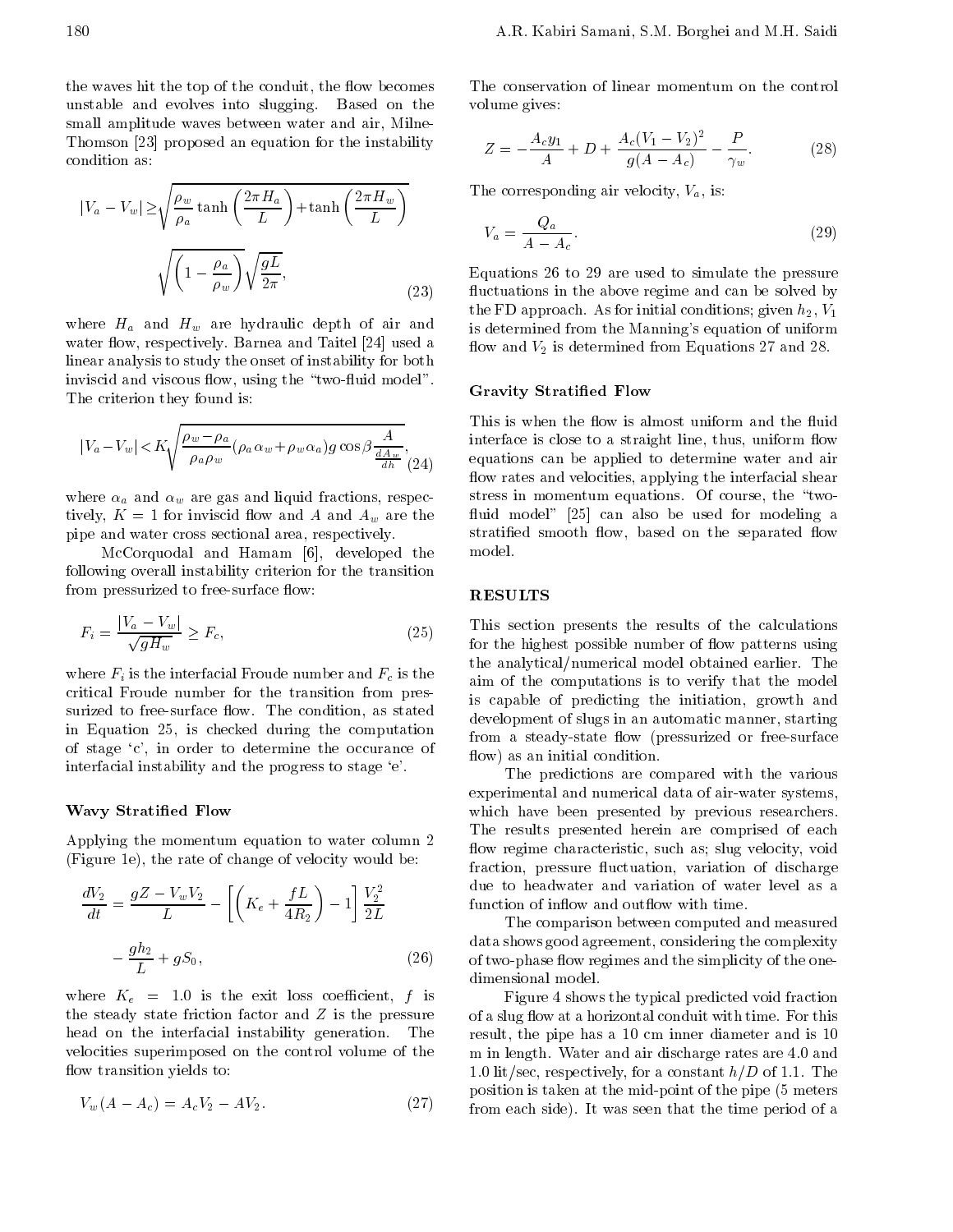

Figure 4. Variation of calculated void fraction as a function of time.

slug surge with this geometry and with these hydraulic conditions is 1.81 sec and the maximum void fraction is  $0.3$ .

Many such computations were carried out with different combinations of water and air flow rates, to establish the conditions under which slug initiates and develops. The flow pattern map predicted by the computations is shown for <sup>a</sup> horizontal pipe in Figure 5. This figure illustrates the envelopes of water velocity versus air velocity for different possible flow patterns, which occur in <sup>a</sup> horizontal tunnel. Similar patterns have been introduced using experimental and mathematical results by [25,26]. An interesting result is that by increasing the velocity of air, water velocity decreases in a slug and wavy flow, while, in the case of stratified flow, increasing air velocity has a direct effect on water and increases water velocity too. Although, from Figure 5, general conclusions can be reached, for specific situations, further investigations are needed.

Figure <sup>6</sup> illustrates the measured [19] and calculated void fraction versus air/water discharge ratio.



Figure 5. The envelopes of water velocity versus air velocity for different possible flow patterns.



Figure 6. Measured [19] and calculated void fraction versus air/water discharge ratio.

The experimental set-up, which was used to observe the flow patterns of a two-phase flow, consisted of <sup>a</sup> <sup>270</sup> cm long pipe, with <sup>a</sup> 2.5 cm inner diameter. The water and air flow rates were obtained by using an orifice plate and a rotameter. To calculate void fraction, the data from [19] were used as primary estimates in the governing equations (Equations 8, 12, 14, <sup>15</sup> and 26) and the air and water velocities and discharges were calculated. The achieved velocities and discharges were used in the conservation of mass equation, then, the void fraction was calculated and compared with the measured data (Figure 7). The four air flow rates, which were used in Figure 6, are 0.3, 0.44, 0.93 and 1.36 lit/min. Figures 7a and 7b compare computed and experimental water velocities and the air/water flow rate ratio, and the experimental data, are given by [19]. Figure 7c compares the measured [19] and calculated void fraction for different air/water flow rates. The majority of the computed results are within a  $\pm 10\%$  bound, which is acceptable for experimental data. Thus, the good agreement of the measured and calculated results in these figures shows the applicability of the analytical and numerical solution.

Also, the model is run for the variation of normalized headwater  $(h_1/D)$  versus time, for different values of reservoir inflow (the reservoir is assumed to have a fixed area, as shown in Figure 8). The boundaries of this figure are  $Q_i = 0$ , when there is no inflow to the reservoir and the water level naturally drops, due to pipe discharge (passing the transitional region from pressurized to free-surface flow) and the minimum inflow discharge of  $Q_i = 8.5$  lit/sec, which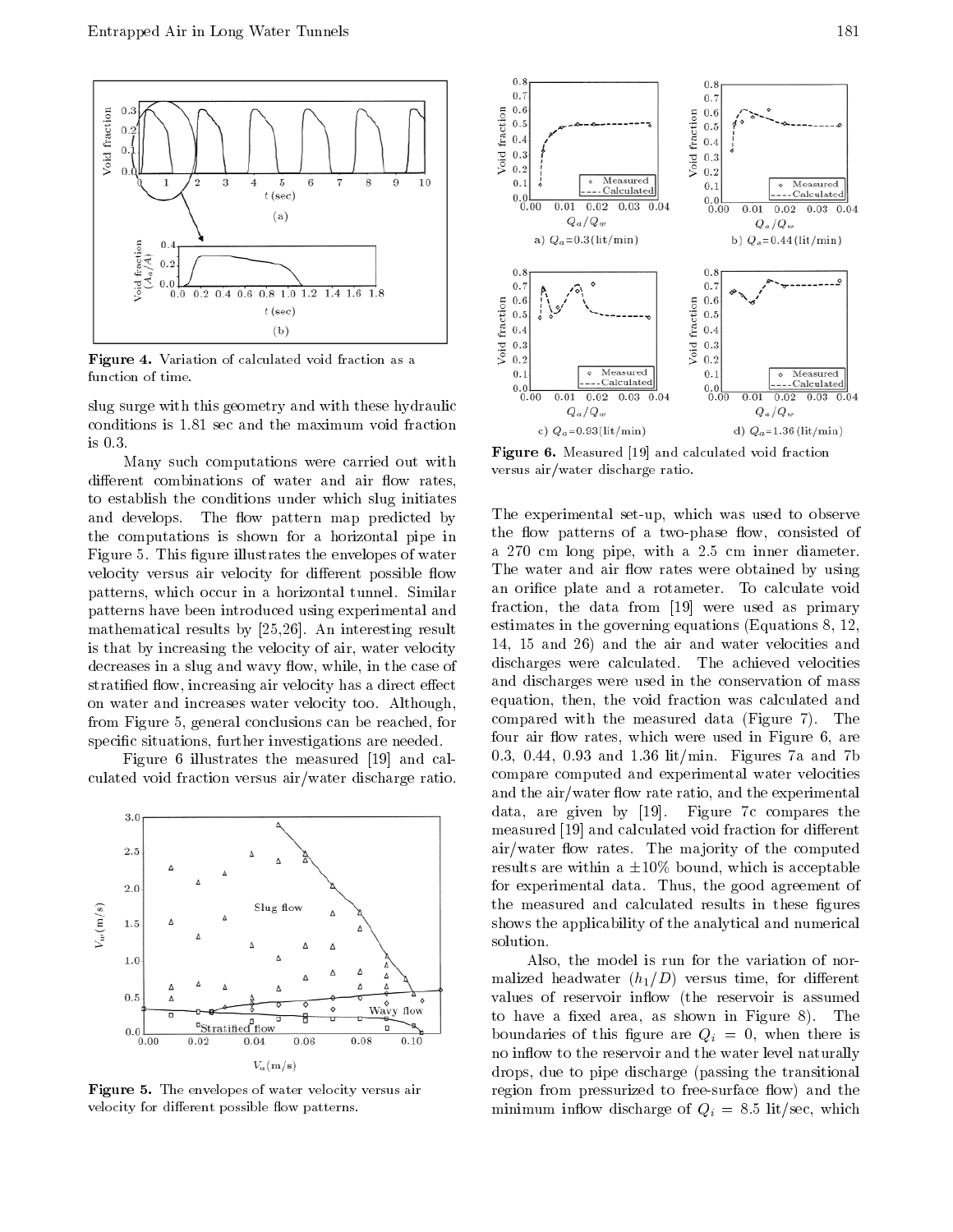

Figure 7. Calculated (present study) versus measured [19] for different parameters.

undergoes flow to be pressurized. The pipe's inner diameter is taken as 0.1 m and its length as 10 m. The same geometry is used for Figures 9 and 10. The upper limit of headwater for free-surface flow was 0.8 D and the lower amount for pressurized flow was 1.5 D. Applying these geometrical conditions, the inflow that is the limit for making pressurized flow inside the pipe, is 8.5 lit/sec. Figure <sup>9</sup> illustrates computed headwater as a function of the pipe inflow rate. In this figure, the pressurized and free-surface flow regimes are



Figure 8. Calculated headwater as a function of time and the inflow discharge to the reservoir.



Figure 9. Calculated headwater as a function of pipe flow rate (Equations 12 and 16).

taken from available equations (Darcy-Weisbach and Manning) and the transition region is calculated by the present model.

Figure <sup>10</sup> shows the calculated headwater as <sup>a</sup> function of the Froude number (Fr  $=$   $Q_w/(gD^*)$  )  $\hspace{0.5cm}$ inside the pipe. From Figures <sup>8</sup> to 10, it can be seen that the transition of flow, from pressurized to free-surface, makes the flow wholly unstable. From these figures, it is obtained that increasing the inflow rate, increases the perturbations of headwater and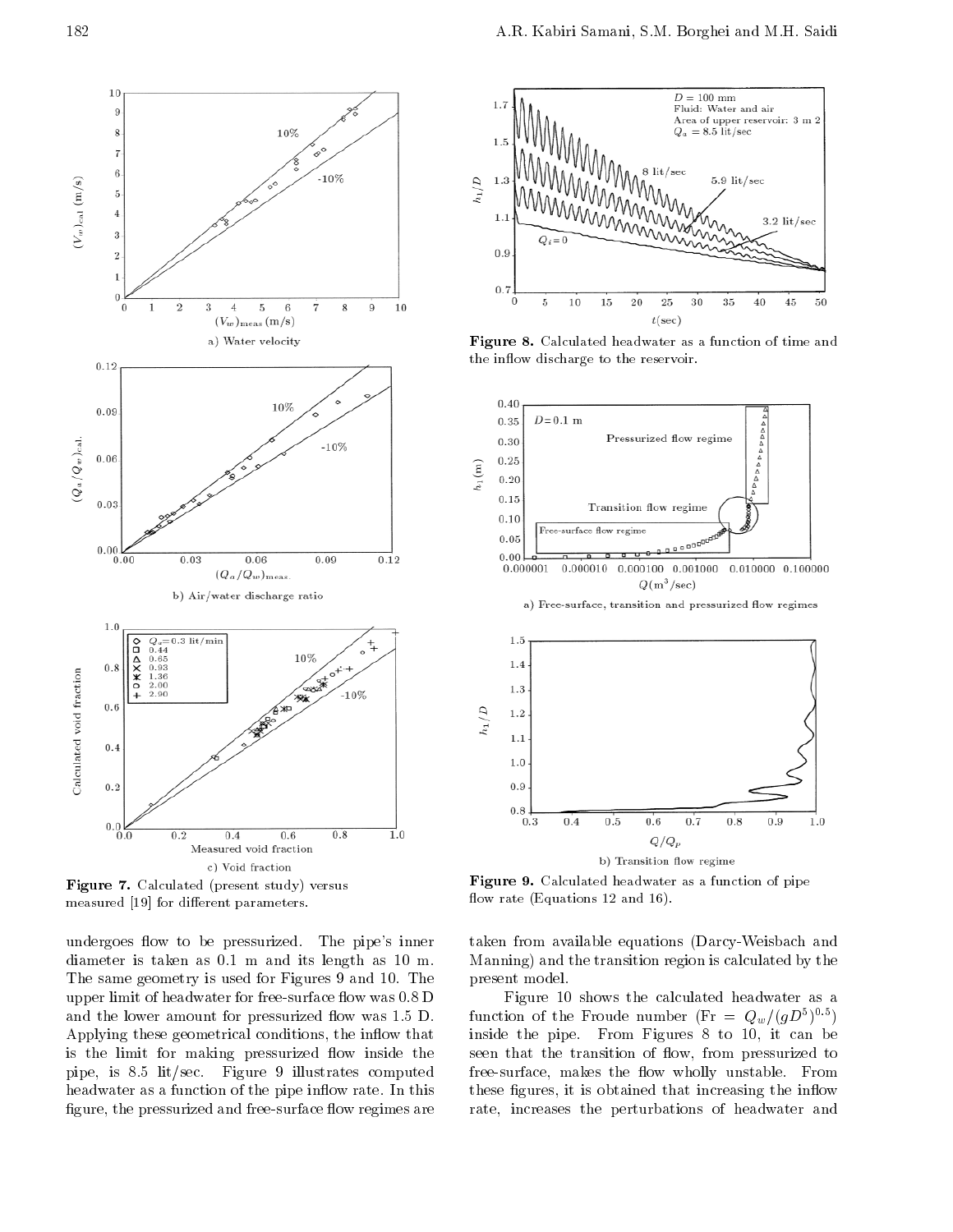

Figure 10. Calculated nondimensional headwater (Equations 12 and 16) as a function of Froude number.

these perturbations will damp more quickly for lower amounts of inflow rate. From another point of view, within these limits, at lower head, the flow tends more towards an increase in discharge against less variation of head while, for higher head, the variation model of [21]. of discharge is less and the head increases rapidly. Therefore, the transition zone is unstable and the flow has <sup>a</sup> tendency to pass it quickly. The other result to be concluded is that, during transition at the lower water levels, variation in water flow rate is faster, but, at upper water levels, this result is reversed. Beyond <sup>a</sup> value of 0.82 for headwater, the Froude number is unity and the perturbation initiates. This phenomena is mentioned in [27].

More experimental data and numerical results<br>been checked with the present model. Figure 11 have been checked with the present model. Figure 11 illustrates calculated and measured [20] pressure fluctuations for stage  $b'$ , in which the first air pocket is released into the water. Zhou et al. [20] studied the effect of an upstream pressure head by implementing two reservoir pressures of 275 and 137 kPa and testing two different initial water column lengths of 5 and



Figure 11. Measured [20] and calculated (Equations 1, 5, 7 and 8) pressure transients by time for releasing trapped air.

8 m. To determine the effects of air release on pressure transients, they tested five orifice diameters of  $0, 2, 4$ , <sup>6</sup> and 9 mm. Their set-up included a simple domestic water supply pressure tank, the pipe being 8.96 m long with an inner diameter of 35 mm and the point of study being the upstream end of the conduit. It can be seen that the pressure suddenly increases up to 10 times that of the hydrostatic pressure. From this figure, a good agreement between results can be seen, except between 0.6 to 0.9 seconds. In this range, the solution diverges locally but, very soon, becomes the same or agrees with measured data. The difference between the results is mainly due to "dissipation error". This type of error usually occurs when the 1st order differential equation is assumed as the governing equation. Even so, the computed and measured data have good agreement within  $\pm 10\%$ .

Figure 12a shows the time history of calculated pressure fluctuations using the model developed by the authors and the data calculated with the numerical Tarasevich presented a method of calculation for two-phase flows, based on the method of characteristics. This method uses a two-scale joint grid: One for <sup>a</sup> liquid phase and the other for <sup>a</sup> gas phase. It can be seen that the predicted maximum



(a) Time dependency of measured [21] and calculated (Equs. 12, 14 to 19) pressure transients for fully developed slug flow regime



Figure 12. Pressure variation versus time.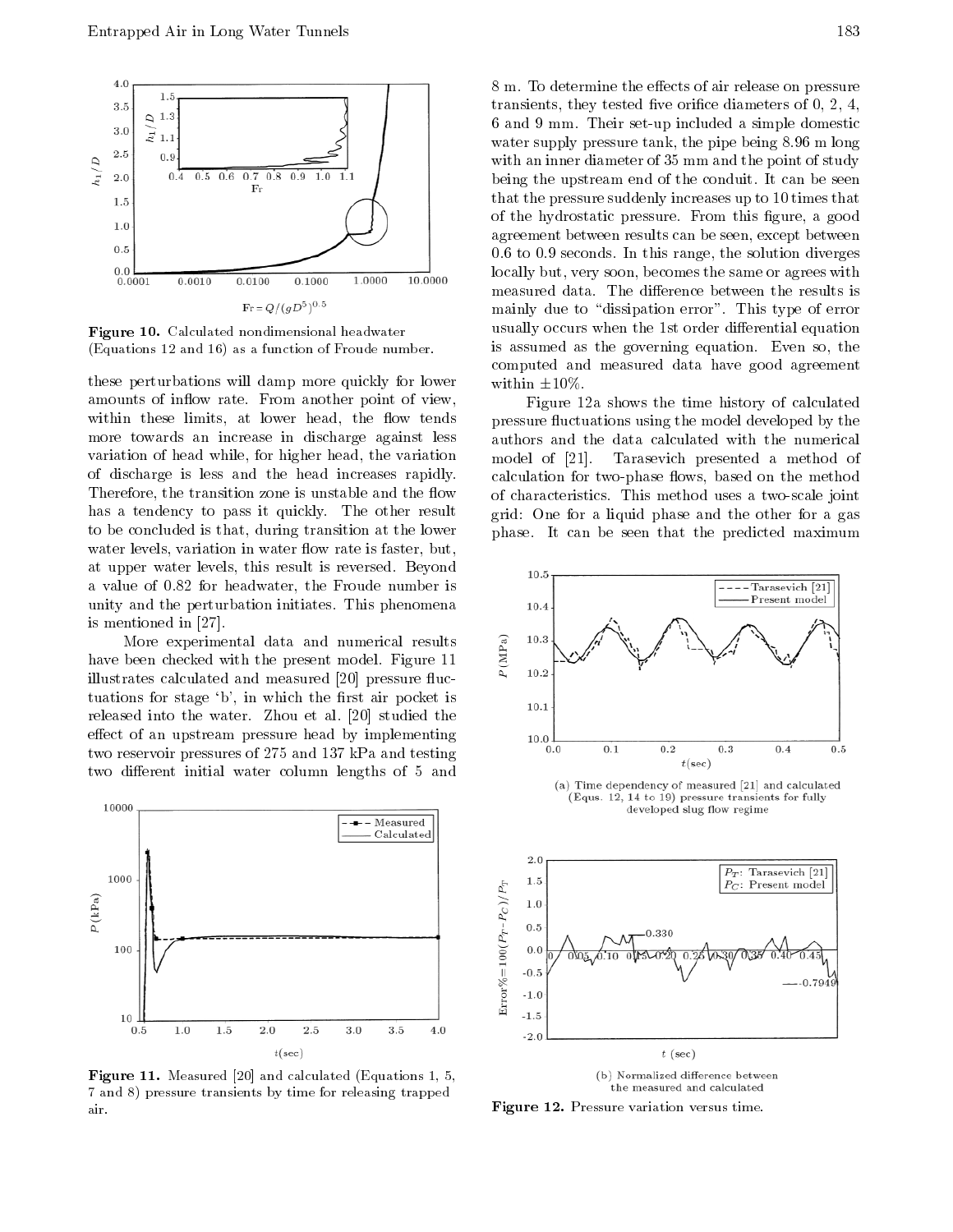Table 1. Design example.

| Area $(A_{r1})$ (m <sup>2</sup> )   1 | Inflow $(Q_i)$ $(m^3/s)$   $D(m)$ | 5 <sub>0</sub> | $(m^{\circ}$<br>'s<br>$\omega_{\rm n}$ |
|---------------------------------------|-----------------------------------|----------------|----------------------------------------|
| 1 H H                                 |                                   |                | ാറ                                     |

pressure, by the present model, is fairly close to Tarasevich. Although the scatter in results is wider for fully developed slug flow pressure fluctuations, the agreement between the results is fairly good, as seen in Figure 12b. In this figure, the error function, defined as  $100(P_T \t P_C)/P_T$ , is shown with time, which is within -0.79 and 0.33 ( $P_T$  and  $P_C$  are the pressure fluctuations by Tarasevich and the present model, respectively). Since the present model is relatively simple and onedimensional, it is, therefore, a good tool for predicting an air-water two-phase flow.

## CONCLUDING REMARKS

Predicting different two-phase flow patterns is highly necessary to avoid unfavorable situations, likewise, concerning slug flow in systems, which may cause severe wear. The analytical/numerical model, which has been derived to simulate pressure fluctuations, void fraction, air and water velocities and air/water flow rate, due to released air bubbles from the water, is based on the assumption of rigid, incompressible water columns and compressible air bubbles. Since the compressibility of air is important to the generated slugs at the right frequency, the model uses the compressibility of air bubbles. This is <sup>a</sup> comprehensive model, which can generate different hydraulic situations in a closed conduit, such as tunnels and culverts, based on <sup>a</sup> hydraulic approach. The boundary conditions are <sup>a</sup> system of algebraic or/and simple differential equations and the steady solution of the considered problem acts

The results, such as pressure fluctuation and air/water flow rate predicted by the present model, are in close agreement with those recorded in the laboratory experiments (Figures 6, <sup>7</sup> and 11) and numerical results (Figure 12). Hence, the developed model shows to be a good tool with which to predict the characteristics of two-phase flows. Transition of flow from pressurized to free-surface makes flow completely unstable. The other result to be concluded is that, during transition at the lower water levels, the variations of water flow rate is faster, but, at upper water levels, this result is vice-versa. Beyond a value of 0.82 for  $h_1/D$ , the Froude number is unity and the perturbation initiates. As the main result of this study, the following relation, to predict the transition time period and headwater fluctuations as functions of in
ow to the upper reservoir and pipe discharge, is proposed:

$$
\frac{h_1}{D} = \left[ 0.5366(\frac{Q_i}{Q_p})^2 + 0.03(\frac{Q_i}{Q_p}) + 1.0935 \right]
$$

$$
e^{0.001} \left[ 0.5(\frac{Q_i}{Q_p})^2 + 0.044(\frac{Q_i}{Q_p}) - 0.0787 \right] t \cdot e^{-0.2i\omega t}
$$

$$
\frac{dh_1}{dt} = \frac{Q_i - Q}{A_{r1}}.
$$
(30)

Equation 30 is valid for  $0.8 \le h_1/D \le 1.5$  and  $A_{r1} =$ constant (constant area for the reservoir with depth). For example, assume <sup>a</sup> reservoir and conduit pipe with geometry and hydraulic parameters, as shown in Table 1, with very steep slopes for reservoir walls in order to have <sup>a</sup> constant area. By substituting these parameters in Equation 30, the transition time from pressurized to free-surface flow is about 8938 sec. This transition will cause severe problems, such as increasing the maximum pressure of the conduit up to <sup>10</sup> times that of the steady-state flow condition and should be avoided or suitably controlled.

# ACKNOWLEDGMENT

The authors are grateful for the support of Sharif University of Technology.

# NOMENCLATURE

| $\overline{A}$ | cross sectional area of the bottom       |
|----------------|------------------------------------------|
|                | outlet entrance                          |
| $A_n$          | cross sectional area of water columns    |
| $A_c$          | cross sectional area of water column 1   |
|                | for the releasing air stage              |
| C              | constant                                 |
| $C_{da}$       | the air release coefficient              |
| D              | conduit diameter                         |
| $F_c$          | critical Froude number for transition    |
|                | of pressurized flow to free surface flow |
| $F_e$          | external forces acting on the control    |
|                | volume                                   |
| $F_i$          | interfacial Froude number                |
| H              | pressure head at the downstream end      |
|                | of the water column 3                    |
| H'             | pressure head at the upstream end of     |
|                | the water column 2                       |
| $H_a$          | hydraulic depth of air flow              |
|                |                                          |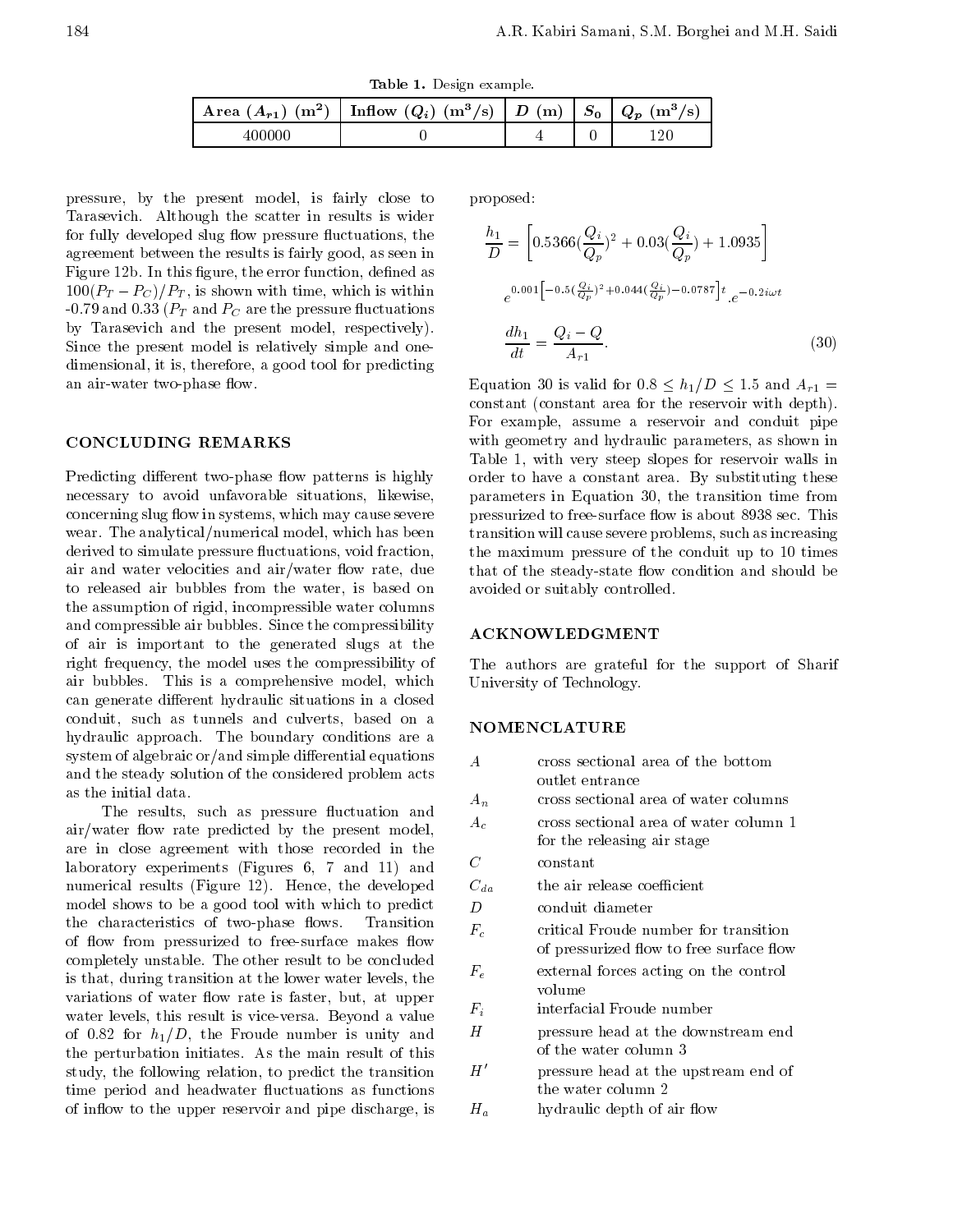| $H_w$            | hydraulic depth of water flow                                |
|------------------|--------------------------------------------------------------|
| $K_n$            | loss coefficient of the conduit for                          |
|                  | columns                                                      |
| $K_e$            | exit loss coefficient                                        |
| $K_p$            | threshold pressure coefficient                               |
|                  | (dimensionless)                                              |
| L                | length of interfacial instability wave                       |
| $L_n$            | length of water columns                                      |
| $L_b$            | length of air bubble or water column 1                       |
| $M_n$            | mass of water columns                                        |
| $\, P \,$        | air pressure in front of the interfacial<br>instability wave |
| $P_0$            | initial absolute air pressure                                |
| $P_C$            | pressure fluctuations calculated by the<br>present model     |
| $P_T$            | pressure fluctuations calculated by<br>Tarasevich            |
| $P_a$            | air pressure inside the air bubble                           |
| $P_{\rm atm}$    | atmospheric pressure                                         |
| $P_t$            | threshold pressure for air release                           |
| $Q_1$            | inflow at upstream end of bottom                             |
|                  | outlet                                                       |
| $Q_a$            | rate of air release                                          |
| $R_n$            | hydraulic radius of water columns                            |
| $S_0$            | conduit slope                                                |
| $\boldsymbol{V}$ | flow velocity                                                |
| $V_n$            | velocity of water columns                                    |
| $V_w$            | velocity of the moving critical wave                         |
|                  | (interfacial instability wave)                               |
| Z                | pressure head on the interfacial                             |
|                  | instability generation                                       |
| $\mathfrak{f}$   | friction factor of the conduit wall                          |
| $f_n$            | steady-state friction factor of water<br>columns             |
| $h_1$            | pressure head at bubble front of a slug<br>flow              |
| $h_2$            | pressure head at slug front of a slug<br>flow                |
| $v_0$            | initial volume of the air bubble                             |
| $v_a$            | volume of the air bubble                                     |
| $y_n$            | depth of water columns                                       |
| $\gamma$         | a constant equal to 1.2 for<br>pseudoadiabatic processes     |
| $\gamma_w$       | specific weight of water                                     |
| $\rho_a$         | air density inside the bubble                                |
| $\tau_n$         | wall shear stress of water columns                           |
| c.s.             | control surface                                              |
| C.V.             | control volume                                               |
| $\it{n}$         | the subscript which notates different                        |
|                  | water columns and is equal to $1, 2,$<br>and 3               |

## REFERENCES

- 1. Martinelli, R.C. and Nelson, D.B. \Prediction of pres sure drop during forced circulation boiling of water", Trans. ASME, 70(695) (1948).
- 2. Cunge, J.A. and Wenger, M. "Numerical integration of Saint-Venant's flow equations by means of an implicit scheme of finite differences", Application to the Case of Alternately Free and Pressurized Flow in a Tunnel, La Houille Blanche, (1), pp 33-39 (1964).
- 3. Holly, E.R. "Surging in laboratory pipeline with steady inflow",  $ASCE$  Journal of Hydraulic Eng.,  $95(3)$ , pp 961-979 (1969).
- 4. Albertson, M.L. and Andrews, J.S. \Transients caused by air release", in Control of Flow in Closed Conduits, J.P. Tullis, Ed., Colorado State University, Fort Collins, Colorado, USA, pp 315-340 (1971).
- 5. Martin, C.S. "Entrapped air in pipelines", Proc. of the 2nd Int. Conf. on Pressure Surges, BHRA Fluid Eng., London, UK (Sept. 22-24, 1976).
- 6. McCorquodale, J.A. and Hamam, M.A. "Modeling surcharged flow in sewers", Proc. Int. Symp. on Urban Hydrology, Hydraulics and Sediment Control, Univ. of Kentucky, Lexington, Kentucky, USA, pp 331-338  $\sim$   $\sim$   $\sim$   $\sim$   $\sim$   $\sim$
- 7. Li, J. and McCorquodale, J.A. "Modeling mixed flow in storm sewers", Jou. Hyd. Eng., 125(11), pp 1170- <sup>1179</sup> (1999).
- 8. Yevejevich, V. "Storm-drain network", Unsteady Flow in Open Channel, Water Research Publications, Littleton, Colorado, USA, pp 669-703 (1975).
- 9. Yen, B.C. "Hydraulic instabilities of storm sewer flows", Proc. Conf. on Urban Drainage, University of Southampton, Southampton, UK, pp 283-293 (1978).
- 10. Hamam, M.A. and McCorquodale, J.A. \Transient conditions in the transition from gravity to surcharged sewer flow", Canadian Journal of Civil Engineering, 9(2), pp 189-196 (1982).
- 11. Lin, P.Y. and Hanratty, T.J. \Prediction of the initiation of slugs with linear stability theory", Int. J. Multiphase Flow, 12, pp 79-98 (1986).
- 12. Lockhart, R.W. and Martinelli, R.C. \Proposed correlation of data for isothermal two-phase two-component flow in pipes", Chem. Eng. Prog,  $64(193)$  (1949).
- 13. Zhou, F., Hicks, F. and Steffler, P., "Sewer rupture due to pressure oscillations in trapped air pockets", CSCE General Conference, Canada, II, pp  $491-500$  (1999).
- 14. Woods, B.D., Hurlburt, E.T. and Hanratty, T.J. "Mechanism of slug formation in downwardly inclined pipes", Int. J. Multiphase Flow, 26, pp 977-998 (2000).
- 15. Soleimani, A. and Hanratty, T.J. "Critical liquid flows for the transition from the pseudo-slug and stratied patterns to slug flow", Int. J. Multiphase Flow, 29, pp 51-67 (2003).
- 16. Zhang, H.Q., Sarica, W.Q.C. and Brill, P.J. "A unified mechanistic model for slug liquid holdup and transition between slug and dispersed bubble flows",  $Int. J.$ Multiphase Flow, 29, pp 97-107 (2003).